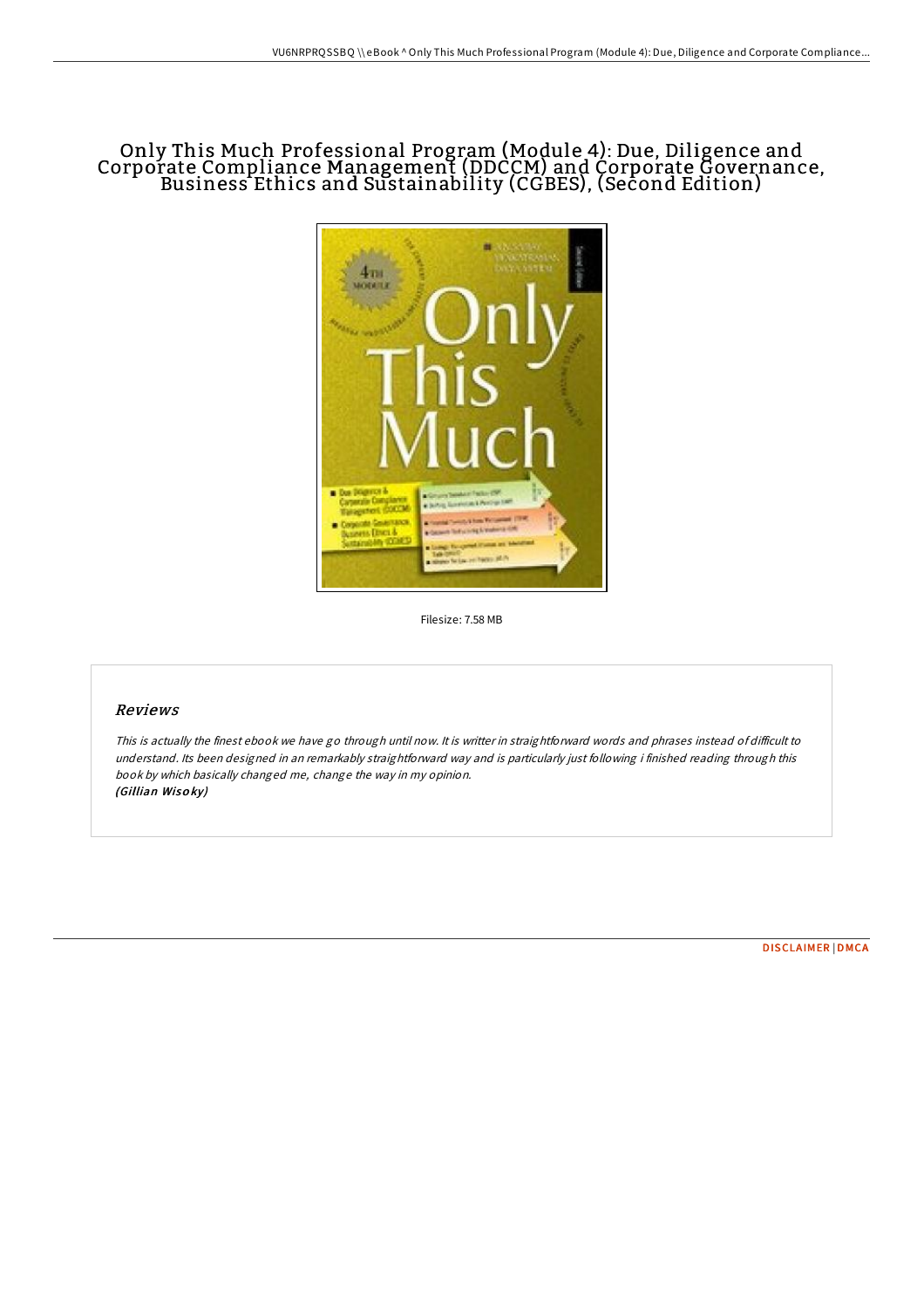## ONLY THIS MUCH PROFESSIONAL PROGRAM (MODULE 4): DUE, DILIGENCE AND CORPORATE COMPLIANCE MANAGEMENT (DDCCM) AND CORPORATE GOVERNANCE, BUSINESS ETHICS AND SUSTAINABILITY (CGBES), (SECOND EDITION)

#### **DOWNLOAD PDF** ረጉ

KW Publishers, 2012. Hardcover. Book Condition: New. 2nd edition. Only This Much ANS Vijay, Venkatraman and Divya Mittal: A.N.S. Vijay, the author and originator of the concept of Only This Much! You may catch him on his CS for advice, exam pointers (a must for CS students!). He is a practicing professional whose goal is to make law learning & practicing, an interesting experience for students & clients through his initiatives Learnlabz (a knowledge sharing division) and Lawlabz (provider of 360o personalized corporate solutions). Venkatraman, a Company Secretary with an innovative bent of mind. Perfection, Challenges and a thrist for knowledge are few of his traits which he has attempted to replicate in OTM. Having vast experience in the field of Corporate and Securities laws, he has appeared before various Boards and Tribunals in India. Divya Mittal, a Practising Company Secretary attached with Lawlabz who is involved in providing personlized virtual corporate legal solutions through. She has handled voluminous assignments for various companies in India and abroad and specializes in foreign exchange laws. She is more involved in adding creativity to the contents and structure of the whole book. R. Ashwin Kumar, a systematic Company Secretary who interprets to make one astonish about the language in the law with his sense of simplicity and practicality. He has gained experiences in various spheres of Corporate and industrial laws. He is now heading as a Compliance officer in one of the reputed listed MNC in India. R. Anand, a Gold medalist in December 2006 Final Examinations (Conducted by the ICSI). He is presently working at SEBI in the Division of Issues and Listing, Corporate Finance Department and has handled vetting of draft Offer documents for various types of issues, including Indian Depository Receipts and Corporate Governance aspects. Contents Objective Questions Securities and...

B Read Only This Much Professional Program (Module 4): Due, Diligence and Corporate Compliance Management (DDCCM) and Corporate Governance, Business Ethics and Sus[tainability](http://almighty24.tech/only-this-much-professional-program-module-4-due.html) (CGBES), (Second Edition) Online PDF Download PDF Only This Much Professional Program (Module 4): Due, Diligence and Corporate Compliance Management (DDCCM) and Corporate Governance, Business Ethics and Sus[tainability](http://almighty24.tech/only-this-much-professional-program-module-4-due.html) (CGBES), (Second Edition)